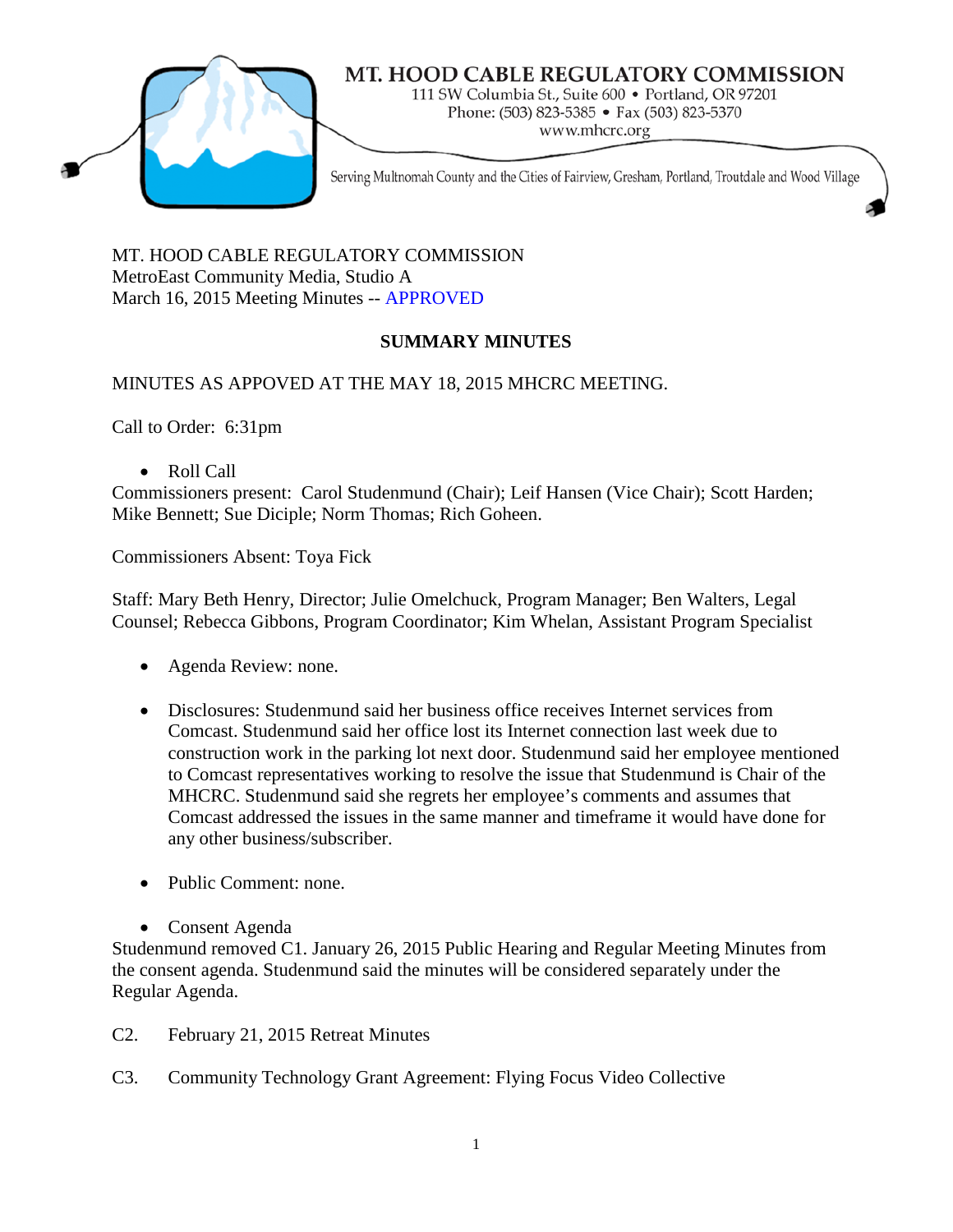- C4. Community Technology Grant Agreement: The Skanner Foundation
- C5. Community Technology Grant Amendment: Corbett School District

**MOTION**: Diciple moved to approve the Consent Agenda items C2 through C5. Bennett seconded. **VOTE**: 7-0 passed

• Regular Agenda

C1. January 26, 2015 Public Hearing and Regular Meeting Minutes Studenmund asked that the minutes reflect the January 26 meeting took place at Portland Community Media.

**MOTION**: Diciple moved to approve the January 26, 2015 Public Hearing and Regular Meeting Minutes as corrected to reflect the meeting location. Thomas seconded. **VOTE**: 7-0 passed.

R1. Resolution 2015-01: Recommending and Transmitting to the City of Portland a Cable Franchise Renewal Agreement with Qwest Broadband Services, Inc. d/b/a CenturyLink Henry said that after a lengthy negotiations period, it is staff's pleasure to transmit the proposed CenturyLink cable franchise renewal for Commission consideration. Henry said that at the January MHCRC meeting, the Commission held a public hearing on the public benefits included in the proposed renewal franchise. Henry said the public benefits included in the renewal franchise equate to the similar public benefits included in the Comcast franchise. Specifically, Henry said the CenturyLink renewal franchise retains: the 3% PEG/I-Net fund; subscriber access to PEG channels; all PEG channels in High Definition (HD); 5% franchise fees; PEG VOD channels; PEG programming on all subscriber guides. Henry said the duration of the franchise term is contingent on CenturyLink reaching certain penetration thresholds. Henry said that as a new entrant into the cable TV market, CenturyLink will be challenged to penetrate the market against the existing, dominant provider. CenturyLink's current cable franchise expires at the end of 2015. Henry said public outreach to the community for the Public Hearing included a press release, a notice sent to the MHCRC mass mailing list, which included all existing stakeholders, articles in the Oregonian and information posted on the MHCRC and Office for Community Technology websites. Henry said the MHCRC received public comment from Portland Community Media in favour of the proposed renewal franchise. Henry said attached to the staff memo included in the meeting packet are comments from Comcast on the proposed renewal franchise. Henry said staff's response to Comcast is also included in the meeting packet. Henry Comcast believes that the franchise should require CenturyLink build out to all subscribers in Portland as Comcast's predecessors where required to do thirty years ago. Henry said staff responded that in today's marketplace, it's very difficult to meet such a requirement. Henry said staff believes that such a requirement would deter any new entrant into the market. Henry said staff's response also included a 2007 memo from MHCRC legal counsel, citing FCC opinion that questions whether local authorities have the right to require a complete build out for overbuilder entrants. Henry said there were no other public comments received.

Henry said Scott Demming, CenturyLink Area Operations Manager, is in attendance to help answer any questions.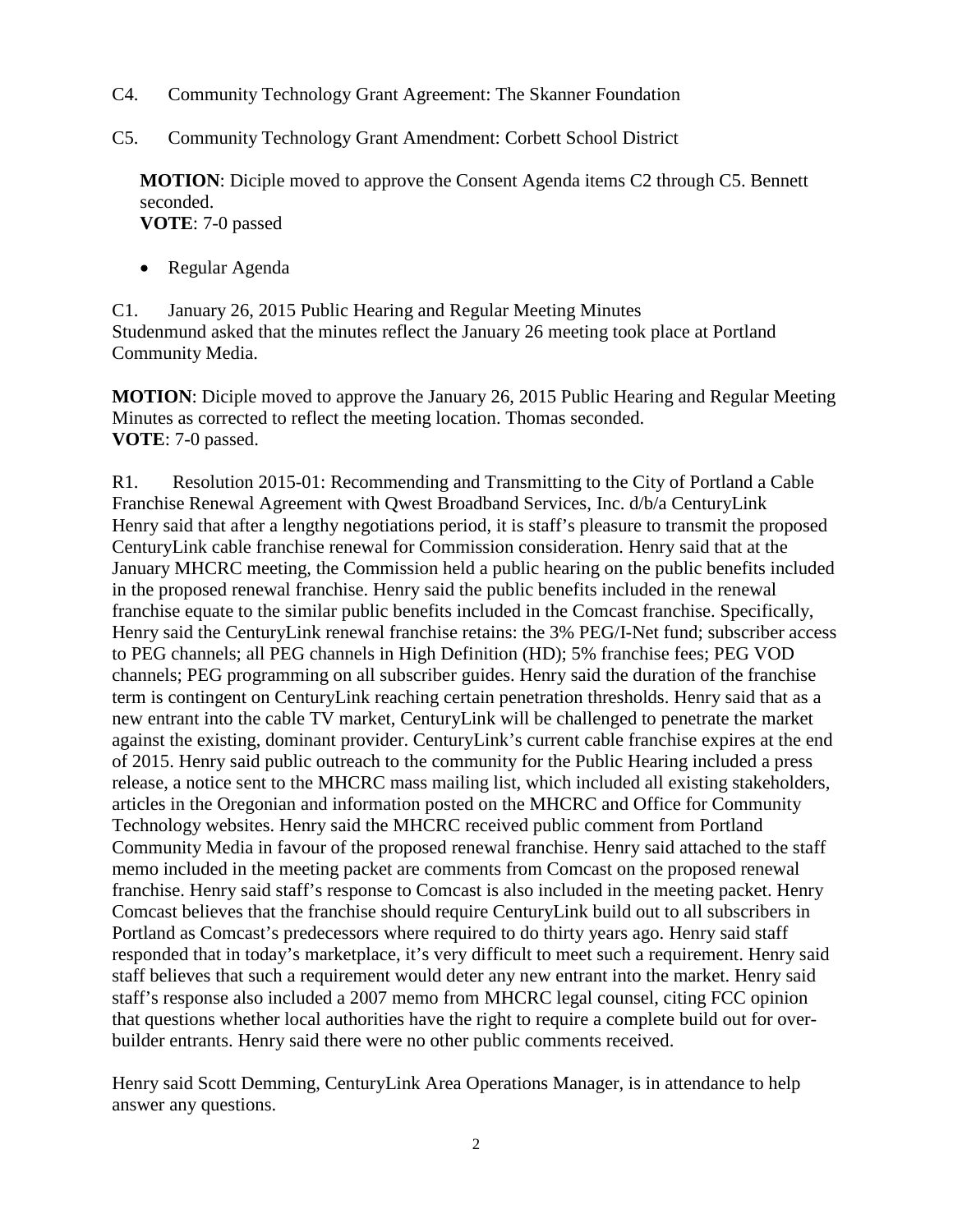#### **Commission Discussion**

Bennett asked if the threshold penetration rates for term extensions are defined in the franchise. Henry said yes, the franchise allows for a two year extension if services are available to 20% of all Living Units in the franchise area and an additional three years if 30% of all Living Units is reached.

**MOTION**: Hansen moved to approve Resolution No. 2015-01 recommending and transmitting to the City of Portland a cable franchise renewal agreement with QBSI d/b/a CenturyLink and a side letter of agreement for consideration and final action by the Portland City Council prior to the December 31, 2015 expiration of the extended term of the current franchise agreement. Diciple seconded.

**DISCUSSION:** Walters clarified that the penetration requirement for the additional three year extension to December 31, 2026 would require that CenturyLink offer services to an *additional* 30% of Living Units in the franchise area; meaning penetration rate has reached a total of 50% of all Living Units.

#### **VOTE**: 7-0 passed.

Thomas encouraged CenturyLink to consider expanding services to the Gresham area. Hansen congratulated staff and said this is a significant milestone for the MHCRC and the City of Portland as it's the first time Portland residents will have a competitive triple play provider. Diciple said Comcast's letter raised some interesting questions. Diciple said she appreciated Walters' interpretation. Diciple said she believes the renewal franchise mitigates any concerns raised by Comcast's comments in a lawful way.

R2. MHCRC/City of Portland IGA for Reimbursement of I-Net Capital Costs Omelchuck said that the MHCRC, under the renewed Comcast franchise, collects all PEG/I-Net funds and is responsible for distributing those funds back into the community. Omelchuck said that under the previous expired franchise, Comcast retained the I-Net funds and expended those funds following MHCRC authorization. Omelchuck said that at the December MHCRC meeting, the Commission approved a limited IGA with the City of Portland Bureau of Technology Services (BTS) that would allow the MHCRC to pay the BTS for specific capital costs related to the I-Net. Omelchuck said the limited IGA has expired. Omelchuck said the IGA included in the meeting packet for MHCRC consideration was developed for the purpose of developing a longer-term process for reimbursing BTS for I-Net capital costs. Omelchuck said the IGA was developed in cooperation with the City of Portland's Communications Division and other City of Portland staff, and MHCRC legal counsel. Omelchuck said staff will continue to authorize planned expenditures for I-Net capital projects and also verify actual costs once a project is complete.

**MOTION**: Diciple moved to approve a Master Intergovernmental Agreement (IGA) with the City of Portland, which establishes a process to reimburse the City's Bureau of Technology Services for I-Net capital expenditures under the cable services franchise agreements. Goheen seconded.

#### **DISCUSSION**:

Thomas asked if the IGA has an expiration date to match the term of the Comcast franchise. Walters said the IGA language that allows the agreement to continue in perpetuity in order to maintain the agreement through any franchise term extensions.

Thomas said he would be more comfortable with an IGA date-specific term expiration.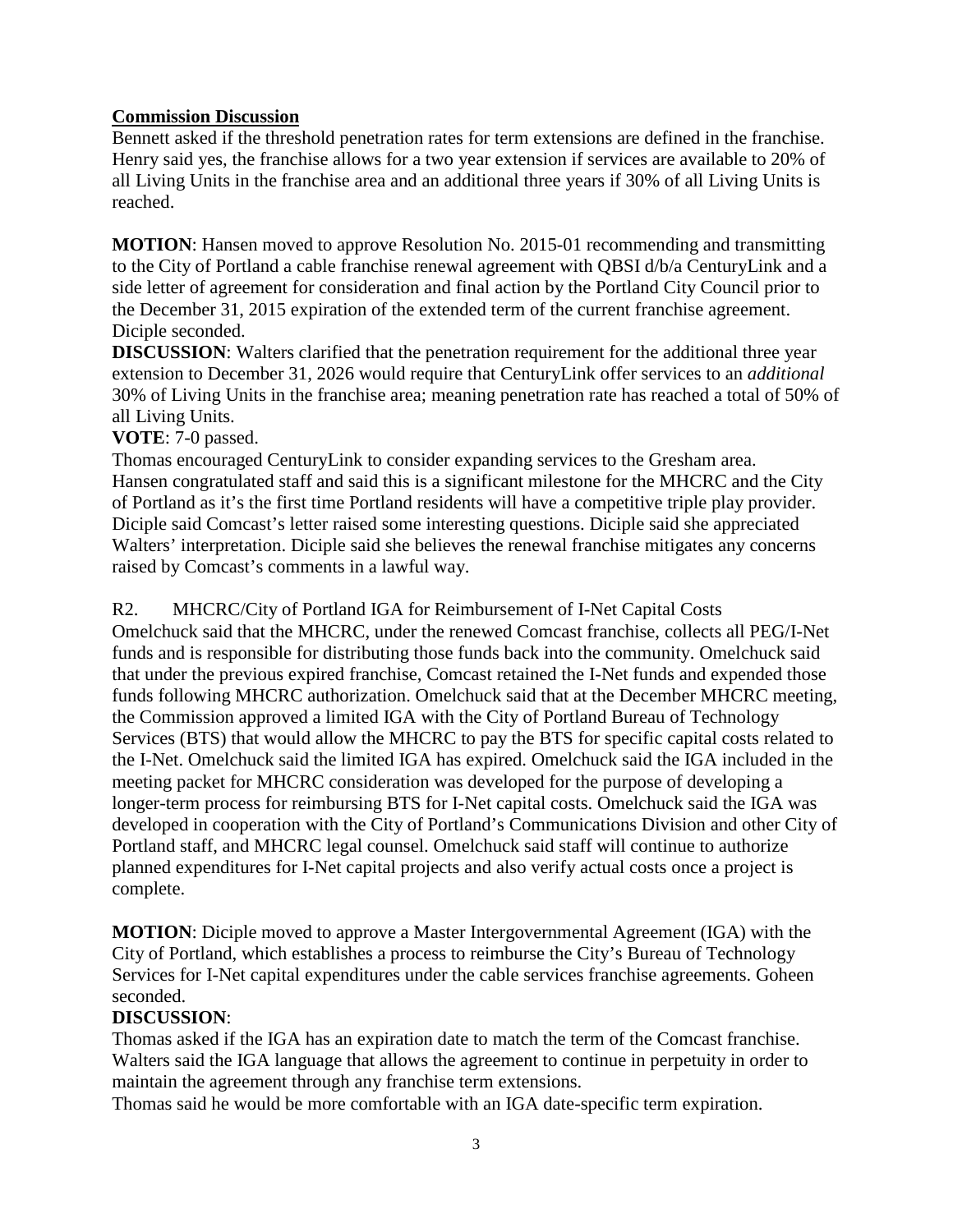In response to a question from Hansen regarding early termination language, Walters said and option would be to include a five year term with an option for either side to renew. Diciple said that she is concerned that a five year term would set the stage for added administrative work to re-negotiate the terms of the agreement.

Walters said that should for example, the City of Portland change the way that it charges for services, then the MHCRC could terminate or re-negotiate the agreement under new terms. In response to a question from Bennett regarding the process for reviewing and approving expenditures, Walters said the proposed process allows BTS to issue invoices and for staff to review and approve payments against the invoices.

Omelchuck said the MHCRC budget includes a total dollar amount for I-Net cost reimbursements within a given fiscal year. Omelchuck said the MHCRC will vote annually on this amount and what it is intended to cover. Once the total dollar amount is approved, then staff authorizes the work.

**VOTE**: 6-1 passed. Thomas voted nay.

R3. Cable Companies Annual Activities Presentation (Information Only) Studenmund said Frontier and Reliance Connects representatives were unable to attend the meeting tonight.

- Marc Farrar, Comcast, said Comcast's call answering statistics reached a 95.6% service level in December and in January it was 94%. Farrar said Comcast is operating at a much more efficient level today than ever before. Farrar said Comcast contributed \$8 million in franchise fees and just under \$5 million in PEG fees. Farrar thanked PCM for its digital literacy class partnership. Farrar said Comcast and PCM partnered on providing the community with eight classes. Farrar provided other examples of Comcast's commitment to the community such as: a partnership with Dress for Success; free video service to over 200 schools, 40 city offices and discounted services to fire and rescue agencies; and Gigabit service for all I-Net sites. Farrar said I-Net stakeholders are saving \$2.4 million annually compared what they would pay on the open market for internet services and network connectivity. Farrar said Comcast continues to upgrade the network and do regular maintenance. Farrar said Comcast awarded \$550,000 in scholarships for Leaders and Achievers college scholarships. Farrar said 199 Comcast employees work within the City of Portland; 504 live in the MHCRC community.
- Scott Demming, CenturyLink, handed out a document detailing CenturyLink's past year's accomplishments. Demming said CenturyLink supports numerous local food dives and CenturyLink employees contributed over 1,000 hours volunteer hours in the community. Demming said CenturyLink gave \$63,000 in grants to Teacher in Technology to support schools throughout Oregon and is a longtime partner of Schoolhouse Supplies. Demming said other community partnerships are with SMART, OAME, Oregon Food Bank, Doernbecher Children's Hospital.

# Staff Activity Reports and Updates

• FCC/Federal legislative developments: Henry said the MHCRC joined a coalition to file comments in response to the FCC's request on multichannel video programming distributors (MVPD). Henry said the FCC is proposing new rules to reflect that video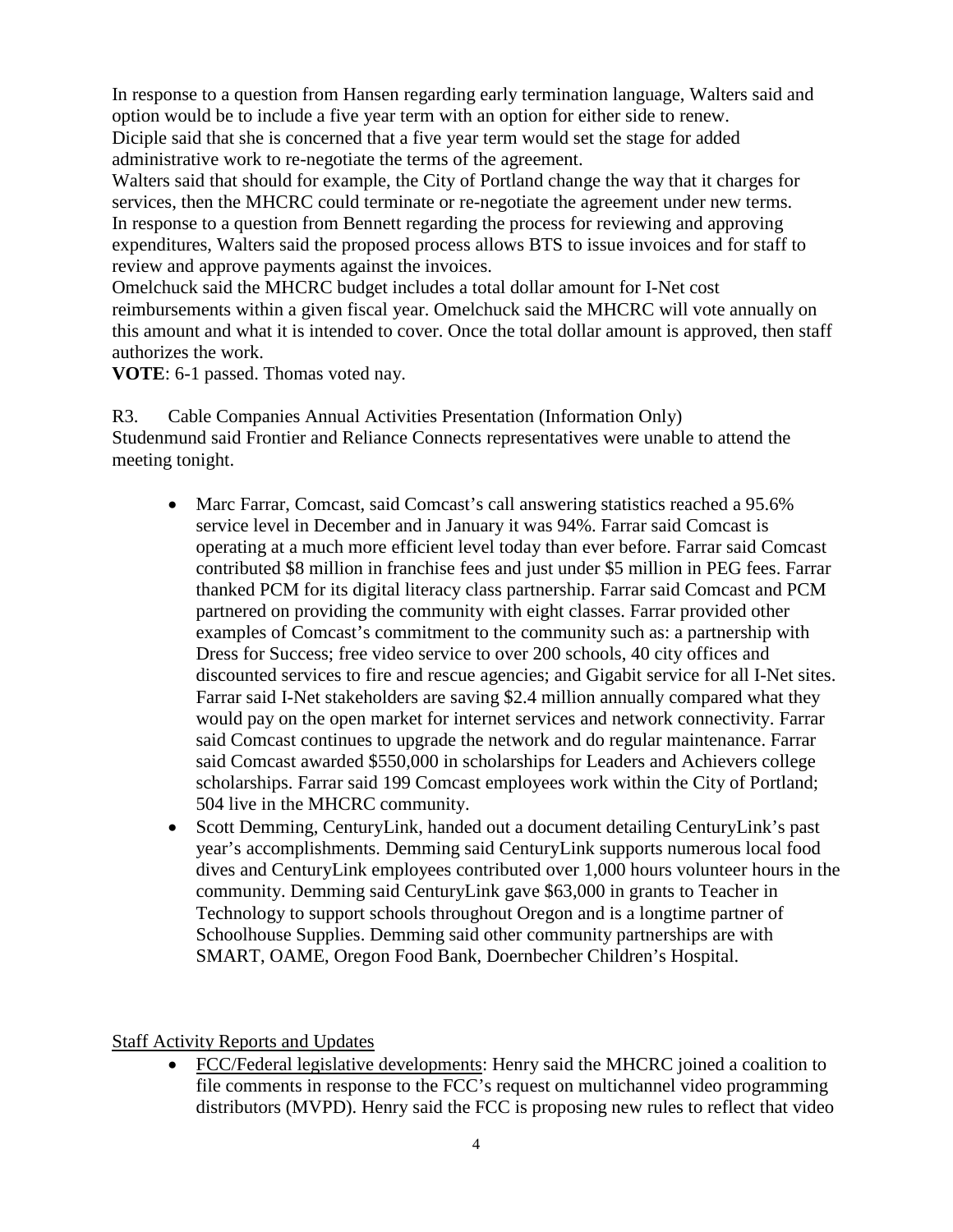services are increasingly provided over the internet. Henry said these new rules have the potential to affect consumer protection and cable franchise obligations include PEG. Henry said reply comments are due next week; however staff is planning a trip to participate in talks directly with legislative and FCC staff.

- 2015 Oregon legislative session: Henry said the 2015 legislation session is in full swing and that staff is monitoring two bills. Henry said one of the bills (HB2088) involves privilege taxation and could potentially impact public benefits such I-Net and PEG funding. Henry said the other bill (SB611) addresses central assessment rules that would impact Comcast and CenturyLink if the companies have property in multiple geographic locations. Under the proposed bill, property taxes could be centrally assessed instead of assessed locally. Henry said centrally assessed companies pay on intangibles, i.e. a franchise agreement. In 2009 Comcast filed a lawsuit with the Department of Revenue opposing being centrally assessed, which tripled Comcast's property taxes in Multnomah County. Henry said SB611 would provide relief for rural communities and data centers, and possibly for Comcast and similarly situated companies such as Google. Henry said the Senate has passed the bill and it is now before the House. Henry said the challenge hers is that property taxes fund essential community services.
- 2014 Year-end Complaint Report: Gibbons, referring to the report included in the meeting packet, said complaints have normalized when compared with the previous year. Gibbons said Comcast transitioned its call centers to "centers of excellence" in 2013 which triggered a spike in subscriber complaints. Gibbons said things have settled since then therefore complaints have declined.
- FY15-16 Budget Process/Information: Henry said the Finance Committee is scheduled to meet in April.
- TechSmart Initiative Activities Update: Omelchuck said staff is work to finalize an RFP for evaluation services. Omelchuck said staff curtailed work with PSU under the current IGA for evaluation services. Omelchuck said a limited scope of work IGA with PSU will be retained to provide staff and the new evaluator with student level data analysis. Omelchuck said staff is actively engaged in discussions with Portland Public Schools and Reynolds School District on grant project plans under the TechSmart Initiative. Omelchuck said staff anticipates bringing forward draft project plans in May/June. Omelchuck said the MHCRC should anticipate draft project plans from Centennial and Gresham Barlow in the fall. Omelchuck said Centennial and Gresham Barlow are engaged in district-wide strategic planning and wanted to wrap that process up before starting a project plan.
- Other: none.

# Committee Reports

- Finance Committee: none.
- Grant Committee: none.
- PCM Board Appointee: Studenmund said the PCM Board submitted a FY15-16 budget. Studenmund said the Board has a planning retreat on March 27.
- MetroEast Board Appointee: none.

# New Business; Commissioner Open Comment

Studenmund gave an overview of the meeting schedule.